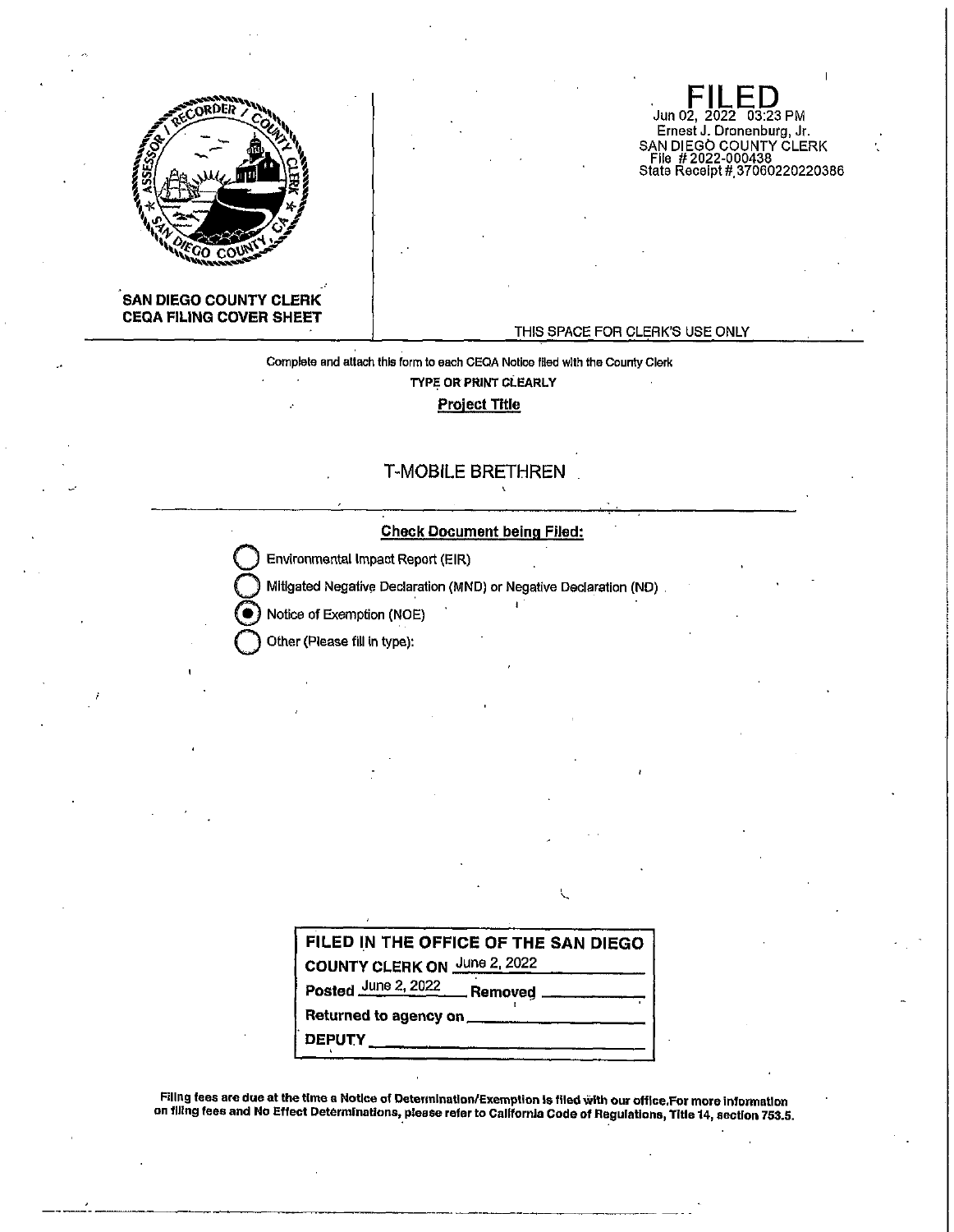#### **NOTICE OF EXEMPTION**

*(Check one or both)* 

TO: X RECORDER/COUNTY CLERK P.O. Box 1750, MS A-33 1600 PACIFIC HWY, ROOM 260 SAN DIEGO, CA 92101-2422

FROM: CITY OF SAN DIEGO DEVELOPMENT SERVICES DEPARTMENT 1222 FIRST AVENUE, MS 501 SAN DIEGO, CA 92101

OFFICE OF PLANNING AND RESEARCH 1400 TENTH STREET, ROOM 121 SACRAMENTO, CA 95814

Project No.: 689155 Project Title: T-Mobile Brethren

PROJECT LOCATION-SPECIFIC: 3850 West Westgate Place, San Diego, CA.

PROIECT LOCATION-CITY/COUNTY: San Diego/San Diego

DESCRIPTION OF NATURE AND PURPOSE OF THE PROJECT: Conditional Use Permit (CUP) and Site Development Permit (SDP) Process 3, for renewal of an existing wireless communication facility (WCF) consisting of 12 panel antennas in a 30-foot-tall stealth self-support tower with a 344 square foot ground equipment shelter. The property is located at 3850 Westgate Place within the RS 1-7 Zone, Mid-City: City Heights Community Plan.

NAME OF PERSON OR AGENCY CARRYING OUT PROIECT: Justin Causey Core Development Services, Alexander Lew- 3350 East Birch Street Suite 250, Brea CA 92821. (714) 729-8404

# **EXEMPT STATUS: (CHECK ONE)**

- ( ) MINISTERIAL (SEC. 21080(b)(1 ); 15268);
- ( ) DECLARED EMERGENCY (SEC. 21080(b)(3); 15269(a));
- ( ) EMERGENCY PROJECT (SEC. 21080(b)( 4); 15269 (b)(c) ..
- (X) CATEGORICAL EXEMPTION: 15301 (Existing Facilities)
- ( ) STATUTORY ExEMPTION:

REASONS WHY PROIECT Is EXEMPT: The City of San Diego conducted an environmental review and determined that the project would qualify to be categorically exempt from CEQA pursuant to Section 15301 (Existing Facilities). Section 15301 allows for the operation, repair, maintenance, permitting, leasing, licensing, or minor alteration of existing facilities (public or private), involving negligible or no expansion of use beyond that existing at the time of the determination. Since the project would only permit the continual operation of an existing WCF with some improvements the exemption was deemed appropriate. The project is located on a developed site and no environmental impacts would occur and none of the exceptions described in CEQA Guidelines Section 15300.2 apply.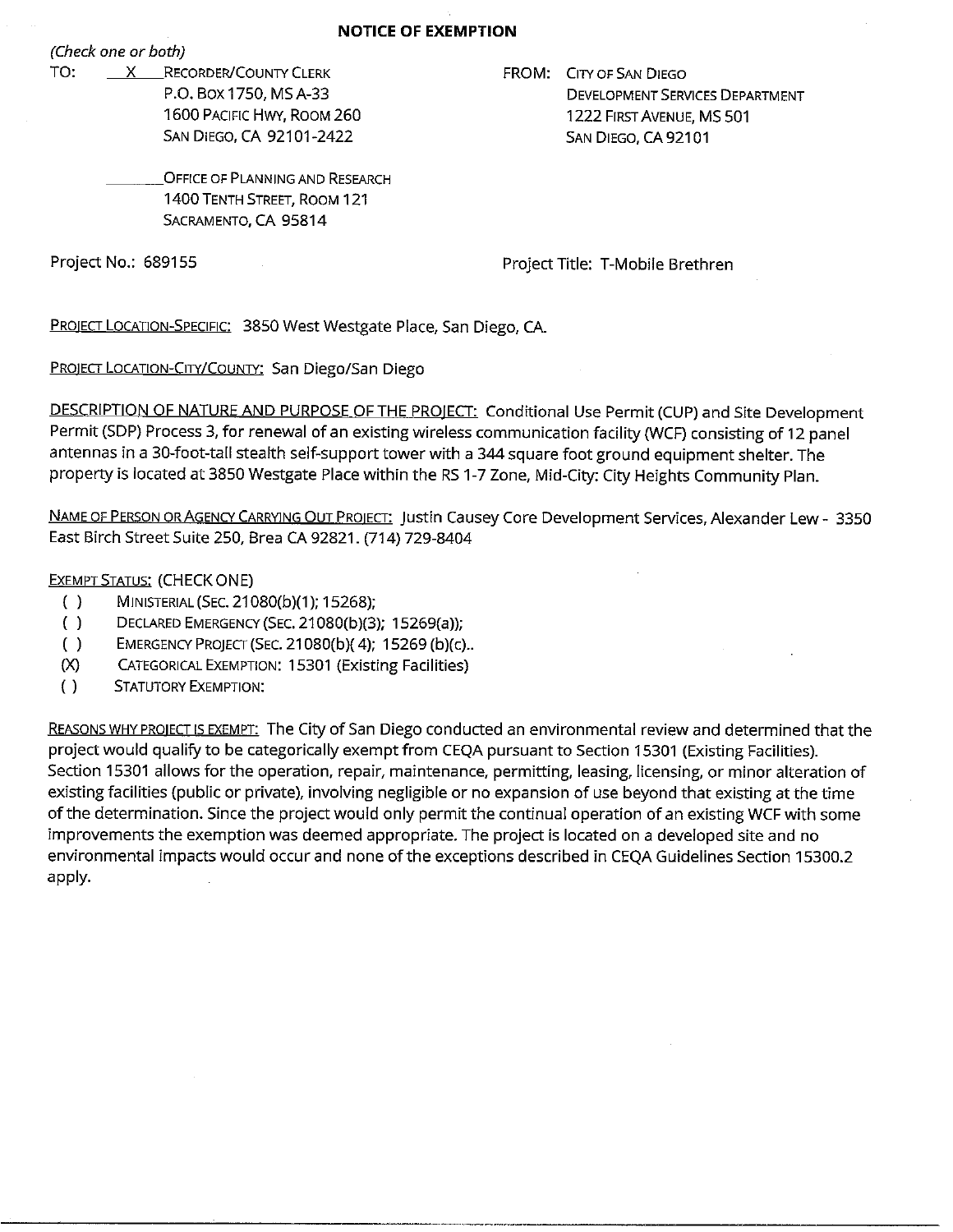# LEAD AGENCY CONTACT PERSON: Jeffrey Szymanski TELEPHONE: 619 446-5324

IF FILED BY APPLICANT:

- 1. ATTACH CERTIFIED DOCUMENT OF EXEMPTION FINDING.
- 2. HAS A NOTICE OF EXEMPTION BEEN FILED BY THE PUBLIC AGENCY APPROVING THE PROJECT?
	- ( ) YES ( ) No

IT IS HEREBY CERTIFIED THAT THE CITY OF SAN DIEGO HAS DETERMINED THE ABOVE ACTIVITY TO BE EXEMPT FROM CEQA

/SENIOR PLANNER 2/15/2022 **RETTITLE** 

DATE

CHECK ONE: (X) SIGNED BY LEAD AGENCY CLERK OR OPR:

DATE RECEIVED FOR FILING WITH COUNTY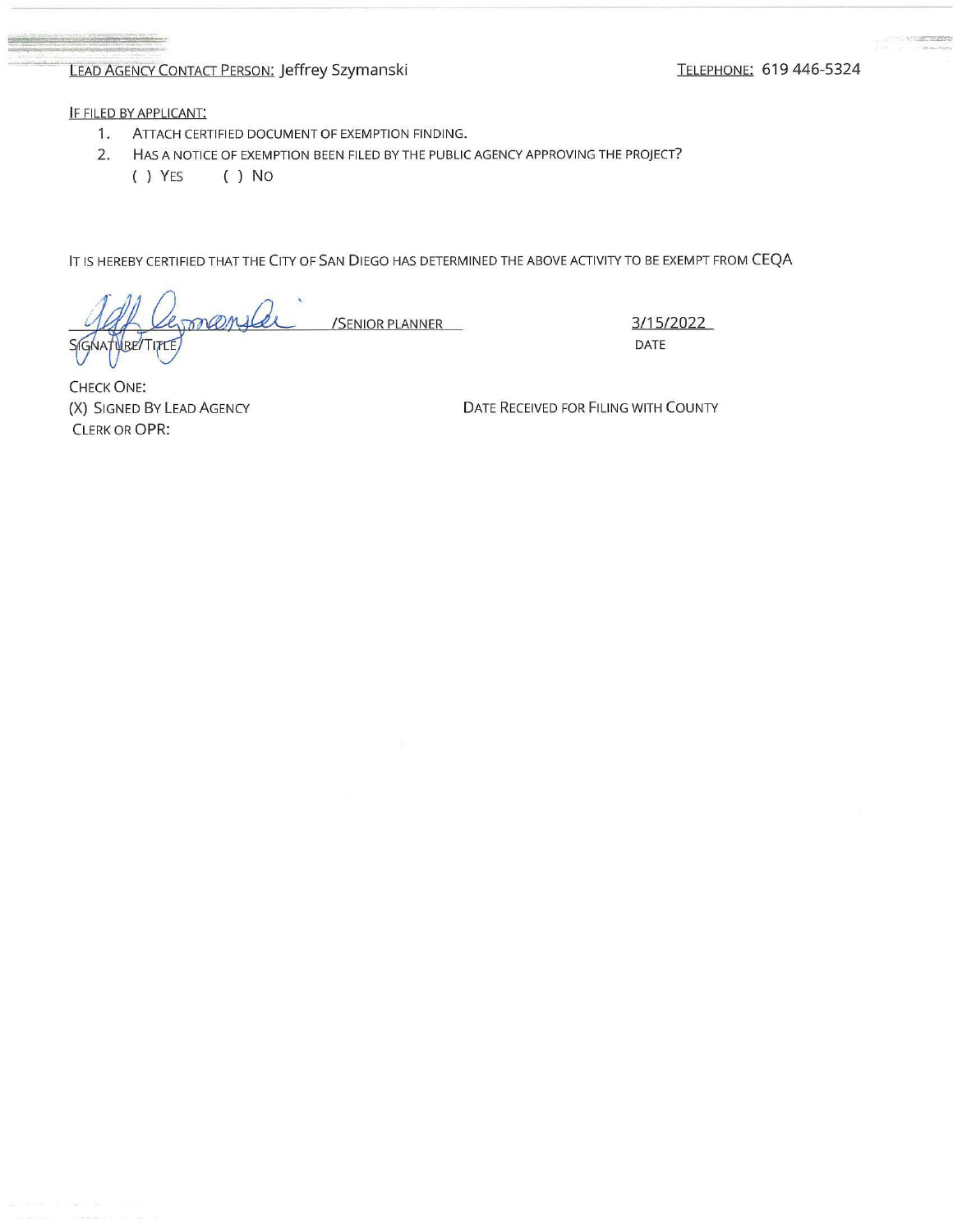# **BAUDRIM** State of California - Department of Fish and Wildlife 2022 ENVIRONMENTAL FILING FEE<br>DFW 753.5a (Rev. 01/01/22) Previously D<br>DFW 753.5a (Rev. 01/01/22) Previously D . **2022 ENVIRONMENTAL FILING FEE CASH RECEIPT**  DFW753.5a (Rev. 01/01/22) Previously DFG 753.5a

|                                                                                                                             | <b>RECEIPT NUMBER:</b>  |              |                                             |                              |  |
|-----------------------------------------------------------------------------------------------------------------------------|-------------------------|--------------|---------------------------------------------|------------------------------|--|
|                                                                                                                             |                         |              | 37-06/02/2022-0386                          |                              |  |
|                                                                                                                             |                         |              | STATE CLEARING HOUSE NUMBER (If applicable) |                              |  |
| SEE INSTRUCTIONS ON REVERSE. TYPE OR PRINT CLEARLY,                                                                         |                         |              |                                             |                              |  |
| <b>LEAD AGENCY</b><br><b>LEAD AGENCY EMAIL</b><br>CITY OF SAN DIEGO DEVELOPMENT SERVICES<br>DEPARTMENT                      |                         |              | <b>DATE</b>                                 | 06/02/2022                   |  |
| <b>COUNTY/STATE AGENCY OF FILING</b>                                                                                        |                         |              | <b>DOCUMENT NUMBER</b>                      |                              |  |
| SAN DIEGO                                                                                                                   |                         |              |                                             | 37-2022-0386                 |  |
| PROJECT TITLE<br>T-MOBILE BRETHREN<br>,                                                                                     |                         |              |                                             |                              |  |
| PROJECT APPLICANT NAME<br>JUSTIN CAUSEY CORE DEVELOPMENT SERVICES,<br>ALEXANDER LEW                                         | PROJECT APPLICANT EMAIL |              |                                             | PHONE NUMBER<br>714-729-8404 |  |
| PROJECT APPLICANT ADDRESS<br><b>CITY</b><br>BREA<br>3350 EAST BIRCH STREET SUITE 250                                        | <b>STATE</b>            | CA           | ZIP CODE<br>92821                           |                              |  |
| PROJECT APPLICANT (Check appropriate box)<br>Local Public Agency<br><b>School District</b><br><b>Other Special District</b> |                         | State Agency | Ixl                                         | <b>Private Entity</b>        |  |
| <b>CHECK APPLICABLE FEES:</b>                                                                                               |                         |              |                                             |                              |  |
| Environmental Impact Report (EIR)                                                                                           | \$3,539.25              | s            | 0.00                                        |                              |  |
| Mitigated/Negative Declaration (MND)/(ND)                                                                                   | S                       | 0.00         |                                             |                              |  |
| \$2,548.00<br>□ Certified Regulatory Program (CRP) document - payment due directly to CDFW<br>\$1,203.25                    |                         |              | 0.00                                        |                              |  |
|                                                                                                                             |                         |              |                                             |                              |  |
| X Exempt from fee                                                                                                           |                         |              |                                             |                              |  |
| X Notice of Exemption (attach)                                                                                              |                         |              |                                             |                              |  |
| $\Box$ CDFW No Effect Determination (attach)                                                                                |                         |              |                                             |                              |  |
| $\Box$ Fee previously paid (attach previously issued cash receipt copy)                                                     |                         |              |                                             |                              |  |
|                                                                                                                             |                         |              |                                             |                              |  |
| E Water Right Application or Petition Fee(State Water Resources Control Board only)                                         | \$850,00                | 5            | 0.00                                        |                              |  |
| ⊠<br>County documentary handling fee                                                                                        |                         | 50.00        |                                             |                              |  |
| $\Box$ Other                                                                                                                |                         |              | 0.00                                        |                              |  |
| <b>PAYMENT METHOD</b>                                                                                                       |                         |              |                                             |                              |  |
| $\Box$ Credit<br>$\Box$ Cash<br>Kicheck □ Other<br><b>TOTAL RECEIVED</b>                                                    |                         | S            | 50.00                                       |                              |  |
|                                                                                                                             |                         |              |                                             |                              |  |
|                                                                                                                             |                         |              |                                             |                              |  |
| SIGNATURE<br>AGENCY OF FILING PRINTED NAME AND TITLE                                                                        |                         |              |                                             |                              |  |
| San Diego County Clerk, JESSADITH EDORA, Deputy<br>X                                                                        |                         |              |                                             |                              |  |

Payment Reference #: CHECK NO, 101046

ORIGINAL· PROJECT APPLICANT COPY· CDFW/ASB COPY· LEAD AGENCY COPY· COUNTY CLERK DFW 752,5A (Rev, 01012022)